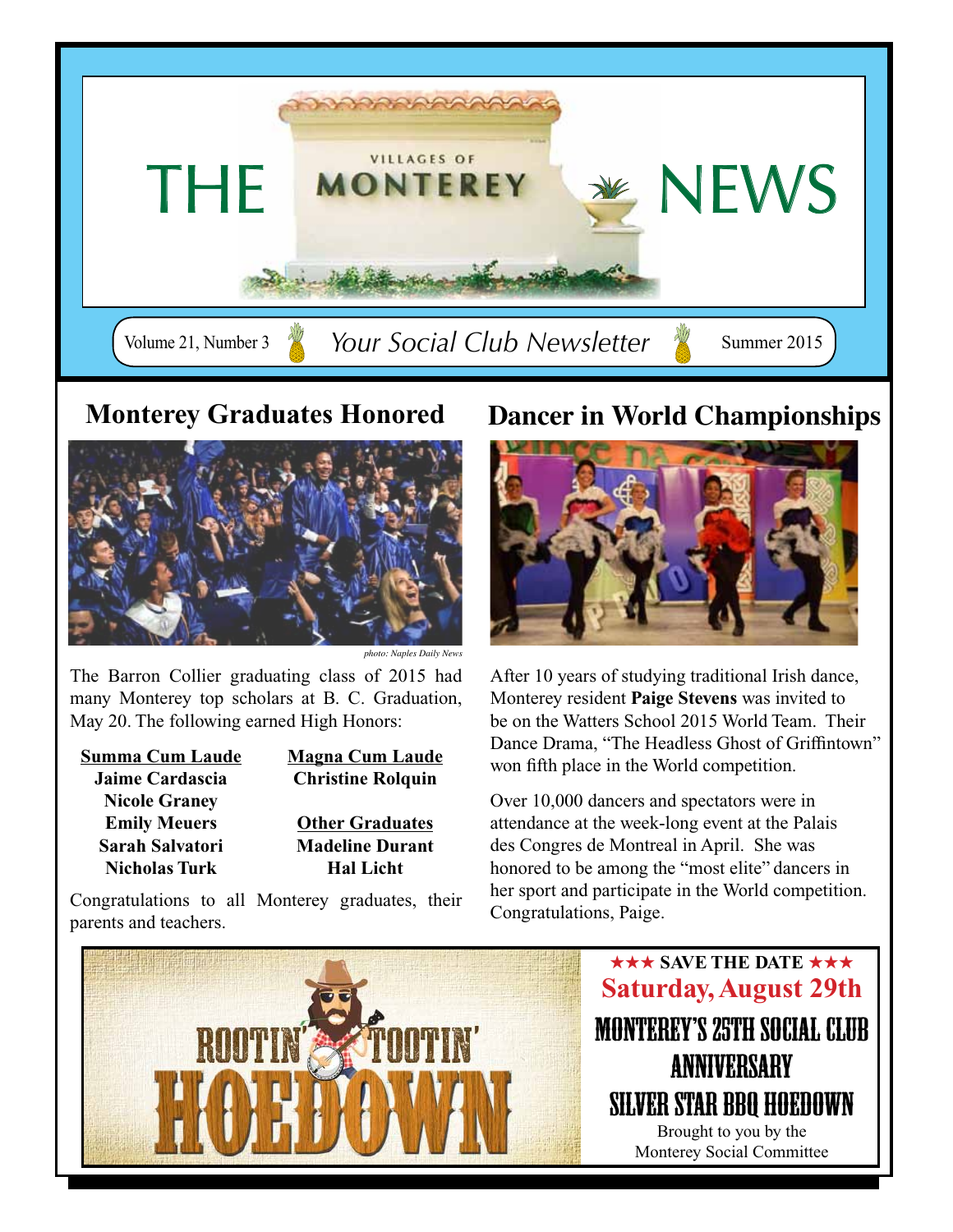

## **B.C. Girls Team Wins Regionals**

Barron Collier Girls Tennis Team swept Regional opponents, including Fort Myers 4-0 to get to its 6th consecutive Florida 3A State Tournament. Led by the Freshmen, **Tori Franklin, Amanda Rucci and Kate Markham**. BC. continued its dominance of area tennis. State results were not currently available for this article.



### **Brett Clark Helps Tar Heels to Sweet 16**

In early May, **Brett Clark**, Monterey resident and "National Player of the Year" in 2012, helped his North Carolina Tennis Team reach the NCAA Sweet 16. Brett won his #2 Doubles Match to ensure a 4-1 victory over Mississippi State. The Tar Heels went on to upset #4 Illinois 4-3, before bowing in the later stages of the Nationals. Congratulations to Brett and his North Carolina team.



### **Monterey Players Lead Community School**

Monterey residents, **Julia and Amanda Covelli**, starred for the Community School Girls Tennis Team when they beat Outdoor Academy 4-3 in the Regional Semifinal. Julia and Amanda (only a 6th grader) played doubles and won, 6 - 0 6 -2 to clinch the team victory. Community Coach Joy Frederick said of Amanda, "she's only in sixth grade, but plays like a rock star." Great performance, Julia, Amanda and the C.S.N. team. Both the Julia and Amanda made the "All Area" team for Girls Tennis, as well.



### **Grace Dowling Leads in NCAA Division III**

**Grace Dowling**, Monterey resident and former Captain of B.C.'s State Championship Team, led her Lake Forest Team to the NCAA Division III Tournament Semi-Finals. Grace won at #1 Doubles and is 1 of 3 top players in school history to record at least 50 career Doubles wins. Excellent performance, Grace for you and your team.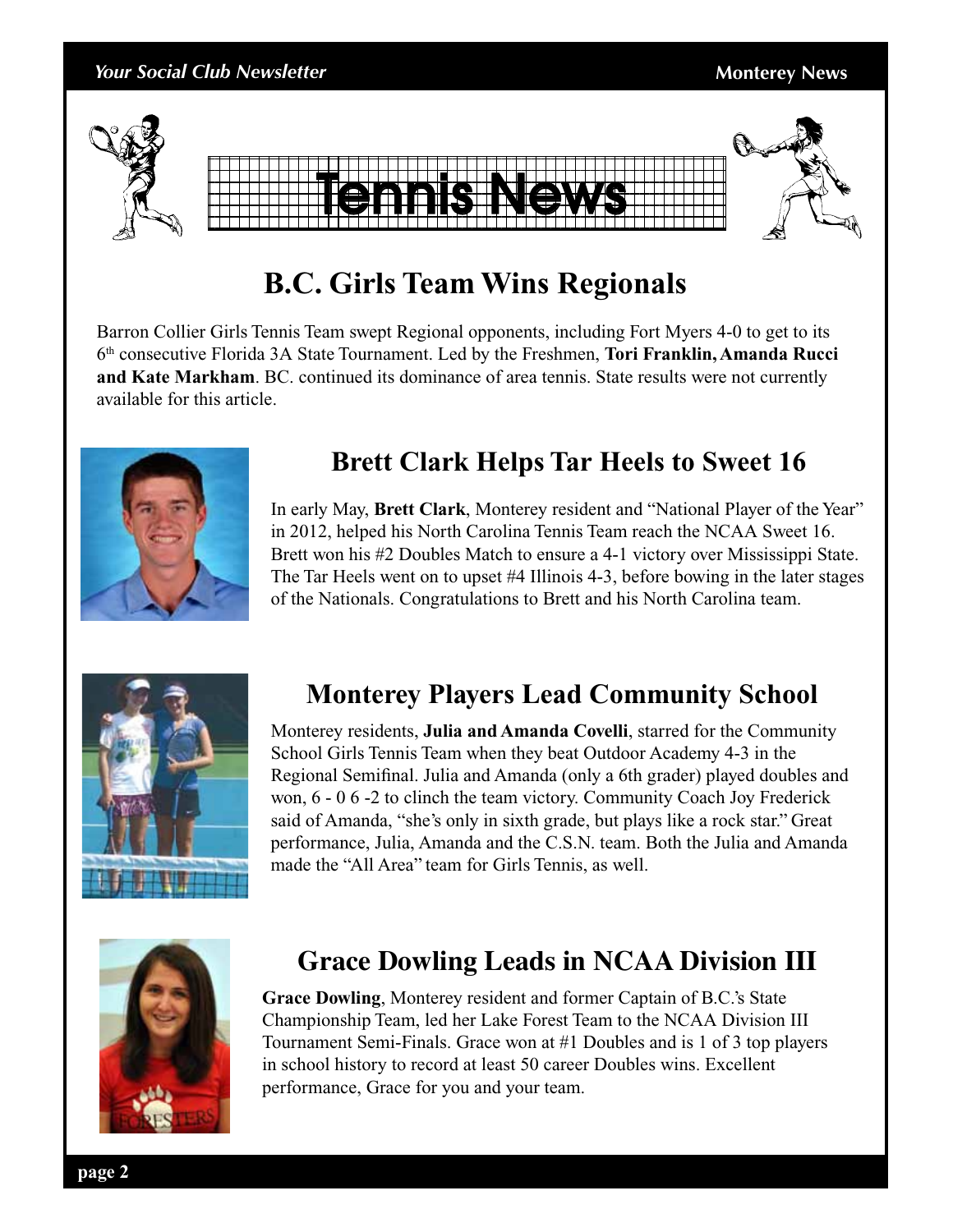### **"All Sports" Championship to Barron Collier**



Barron Collier re-staked its place at the top of the C.C.A.C. by taking the "All Sports" Championship from Naples, for the Collier Athletic Conference. B.C. won 8 District championships and sent 5 teams to the State Final Four. The Community School was even more successful, in a lower-class, sending 10 teams to District Championships.

### **Barron Collier Scores In 3A District 12 Track**

Barron Collier Girls were 4th in the 3A District 12 meet this spring. Monterey resident, **Christina Rolquin** took 2nd in the 300 hurdles. Barron Collier Boys put in a very strong showing, coming in 2nd to Naples, with 137 points. B.C. was particularly strong in the 400 and 800 yard events.

# **Silver Star BBQ & Hoedown**

**Monterey Social Committee Celebrates Its 25th Year!**

 **When: Saturday, August 29, 2015**

 **Time: 5-8 pm at The Clubhouse**

 **Catering by Texas Tony's …..'til it's gone!**

- **Show off your Baking Skills!**
- **Bring a Dessert to Share; or a**
- **Homemade Cornbread for Our "Competition"!**

**Pool Games for the L'il Pardners, &** 

**Line Dancing with your Friends -- Come along!**

**RSVP by August 22nd (It's important!) to 239-595-6995**

**or by email: montereysc@gmail.com**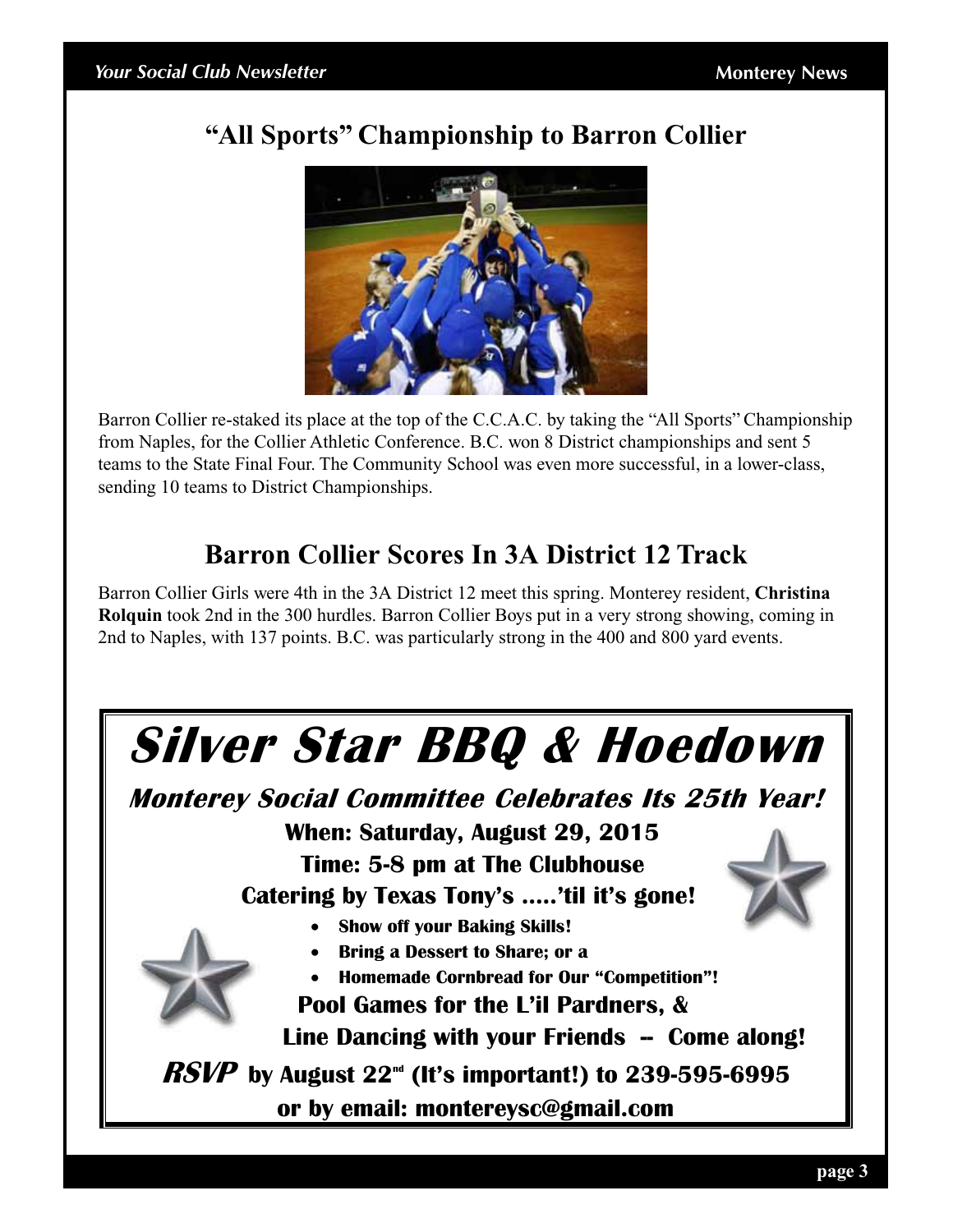### **Cougars Make it to 6A Regional Softball Final**



*photo: Naples Daily News*

After winning the Districts, Barron Collier's top Softball team battled hard, but lost to Tampa-Chamberlin High 5-1 in the 6A Regional Final. Barron, who was 20-10 for the year, is looking forward to getting further to the States next year. Congratulations to the B.C. team. The B.C. Boys Baseball Team made it to the 6A Regional Quarterfinals, but lost to Venice 4-2 in a hard fought game. B.C. finishes the season with a 19-8 record.

### **Monterey Golfers Lead in Drive, Chip & Putt**

Monterey Junior golfers, **Sam and Eliza Kodak** scored top in the local S. W. Florida Qualifier for the National Championships of the Drive, Chip and Putt Tournament. Sam Kodak won the 12-13 age group with 126 points. Eliza won the 10-11 age group. They progress to the Sub Qualifier in Port St. Lucie on August 8th. Good luck in trying to make Augusta National Golf Club Finals.

### **New Red Cross Certified Babysitters**

After passing an extensive Monterey sponsored Red Cross C.P.R. Certified Baby Sitting Course, the following would like to offer their services to Monterey families:

> **Sidney Trexler**, (14), Baby Sitting, Pet Sitting (370-7431) **Alex Rowe**, (12), Baby Sitting, Pet Sitting (331-9934) **Ava Parraro**, (12), Baby Sitting, Mothers Helper (250-5010) **Emily Cohen**, (12), Baby Sitting, Mother's Helper (273-5087) **Kaitlyn Corsarie**, (12), Baby Sitting, Mother's Helper (963-8537) **Hannah Oakes**, (12), Baby Sitting, Pet Sitting (592-9024) **Olivia Warner**, (12), Baby Sitting, Pet Sitting (370-7431)

Other current Certified sitters:

**Nora Vedder**, (15), Safe Sitter (331-1429) **Aynsle Rasmussen**, (16), American Heart (596-7495) **Katherine Duke**, (16), Pet Sitting (249-9214)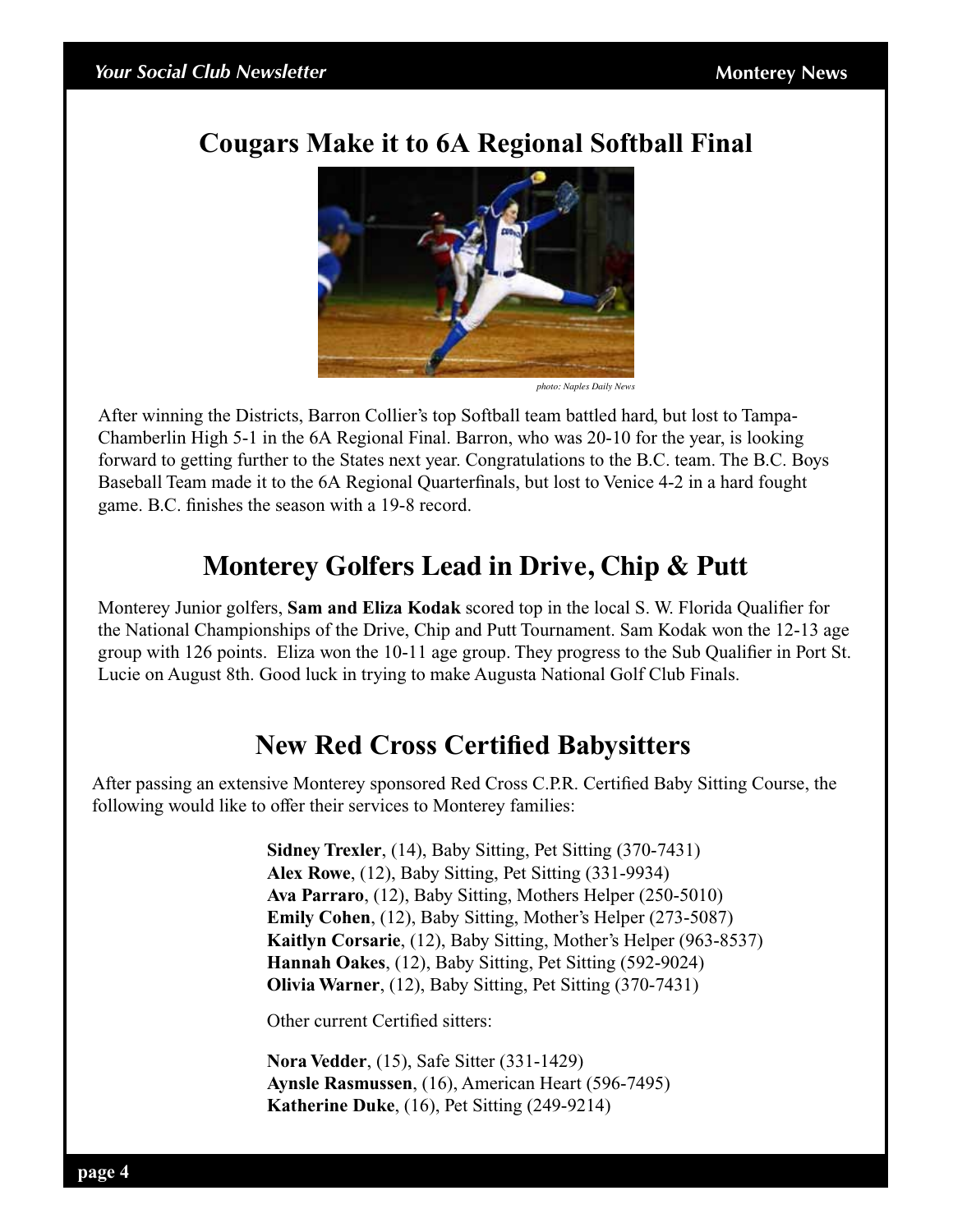#### *Your Social Club Newsletter* **Monterey News Monterey News**



#### **Monterey's Swim Team Wins Early**





*photo: Tracy Houston*

After an exciting "Blue and Gold" home meet on June 13, your speedy MonteRays Swim Team excelled while dominating River Park on June 20 and Ave Maria on June 27. Remarkable improvement was shown for all age groups… 4-5's through 11-14. Uniformed in blue/gold suits, gold caps and yellow T-shirts, the Team also won a sartorial award.

At midseason the MonteRay's moved to Norris Pool at the Community School on July 11 to beat the YMCA team. Next meets – July 27 – Boys and Girls Club; August 1 – the Norris Tiger Sharks. The League Championship is at Norris Pool on August 8. Good luck to this fine team of Monterey swimmers and their coaches: **Laura Watkins, Jackie Hoggatt, Connor Heslin and Tyler Day.**



### **Monterey Summer Sports Camp Off to Fast Start**

Our Sports Camp for 4-12's was filled with campers and fun activities for its first two week sessions (June 8-19). Campers received instruction in aquatic activities, swimming, tennis, basketball and other recreational sports. Next sessions are: July 27-31, August 3-7, August 10-14. Come and have fun watching your kids.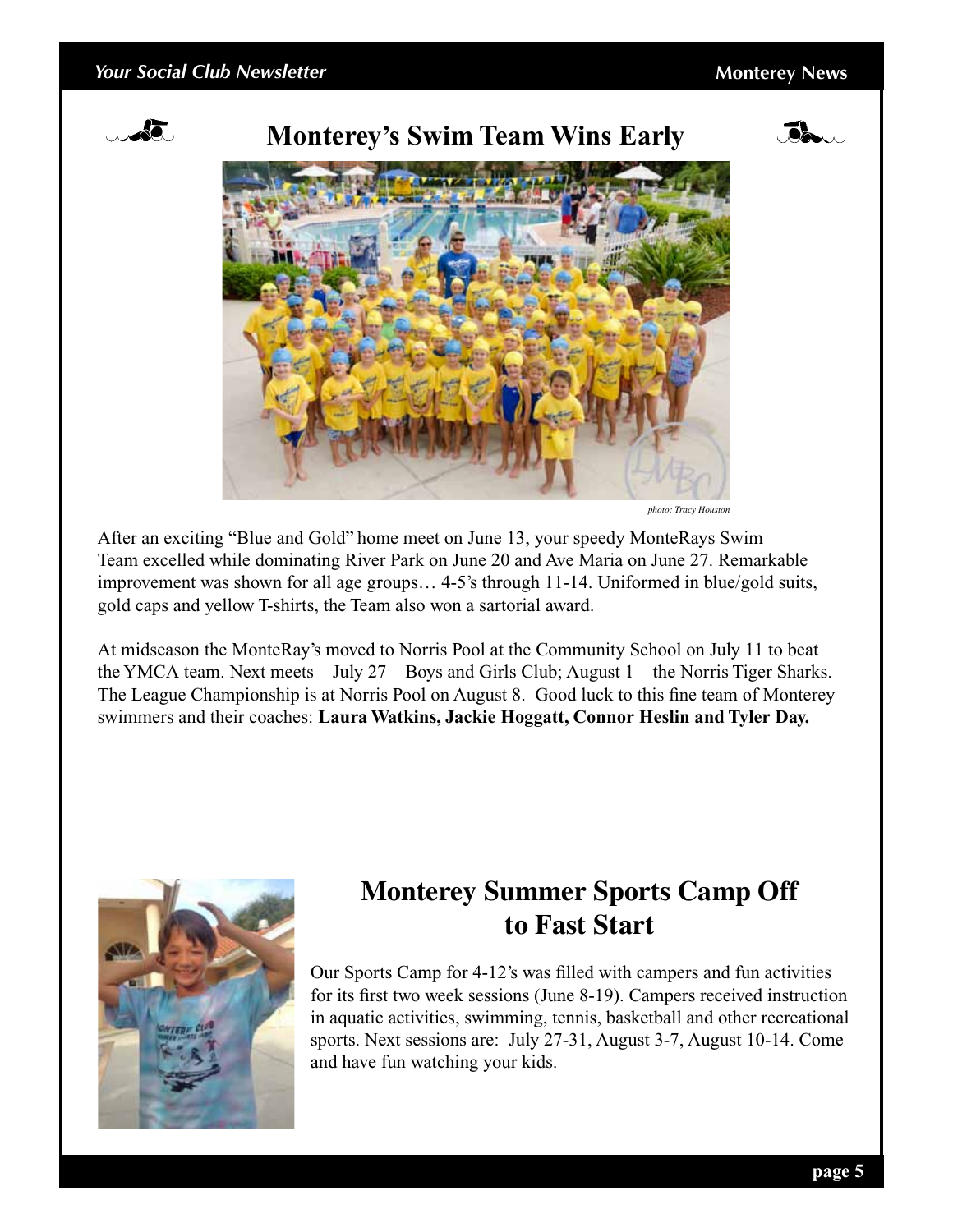#### **B.C. Girls Lacrosse Win in States**



*photo: Naples Daily News*

Monterey's **Emily Browne**, Sophomore at B.C., starred in the BC blowout of Bishop Verot 19-4, in 2nd round of Florida State Championships. Emily scored 3 goals and one assist. B.C. also buried Naples 18-6 at home in an earlier game. Olivia Ferrucci scored 5 goals, and Emily, 2. BC (20-1) moved to the States before bowing out to Vero Beach in the State Semifinals, 13-9. Congratulations to Emily, her teammates and coaches. Barron Collier Boys Lacrosse finished of their regular-season with a 12-4 record (16-4 overall, including playoffs.)

### **Clubhouse Designer, 2015 Designer of Distinction**

**Lisa Kahn**, of Kahn Design Group, former Monterey resident and Interior Designer of the Monterey Clubhouse in 2002, recently won the Miromar Design Center's 2015 "Designer of Distinction" award, for the second time since 2012. Lisa is a top designer with over 25 years of experience and is a professional member of the American Society of Interior Designers.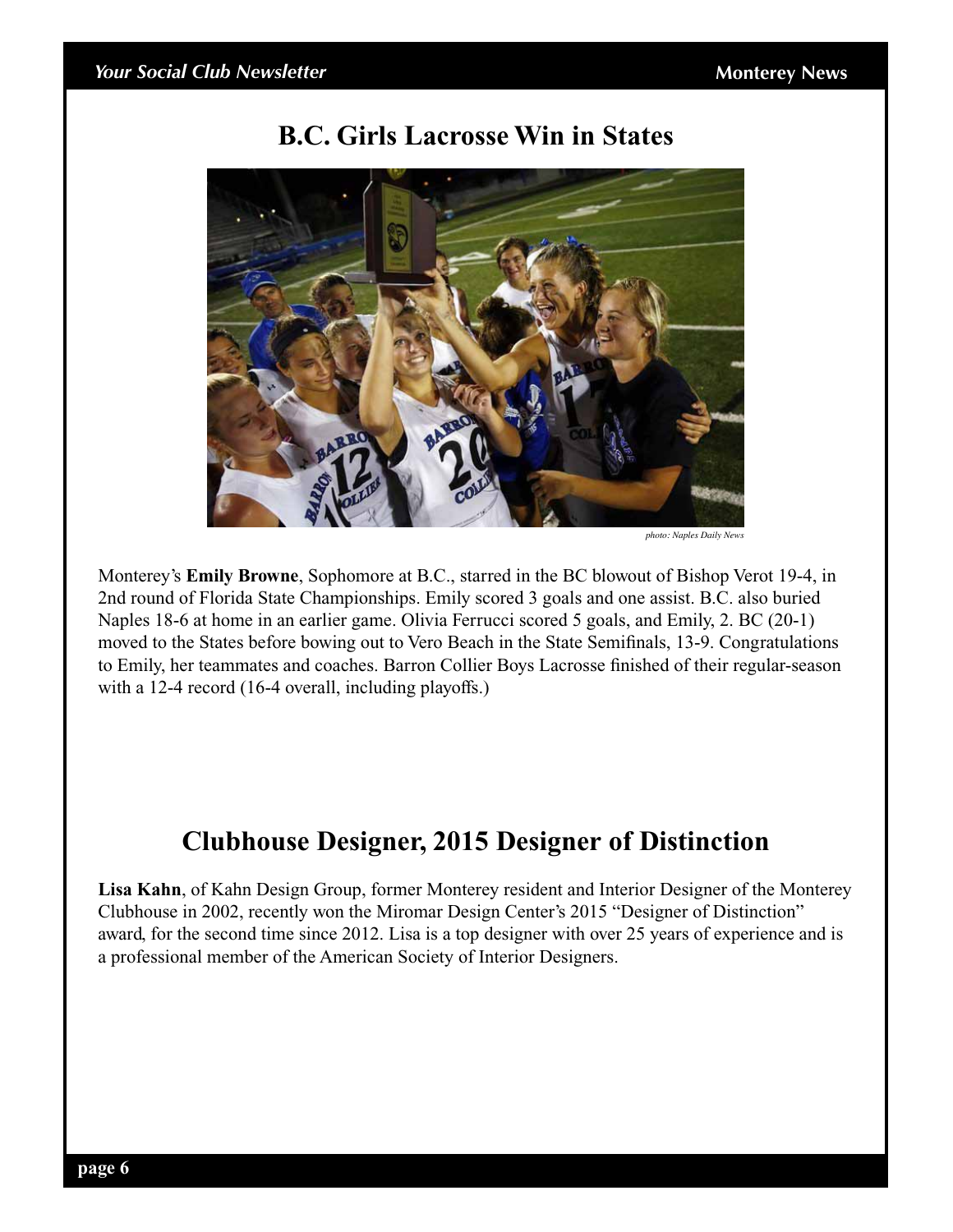#### **~ Management And Association Business ~**

Hello Everyone. Happy Summer! It's hot, the pools are cool and the restaurants are empty. Enjoy some quiet time and time with friends and family.

#### **• SOME POSITIVE THOUGHTS**

Monterey is a wonderful place to live. It's very family friendly, lots of kids, young adults and is one of the most sought after Communities in Naples. It's centrally located and among the best school districts. Some of the single family HOMES have sold for over 1 million dollars and the property values continue to be some of the highest in the County!

#### **• association documents**

Over the past few months it appears that owners may have let their properties slide a little. When you purchased your house in Monterey, you should have been given a set of Association Documents from your realtor or previous owner. Included in these Documents is a section called Covenants, better known as Rules and Regulations. I would encourage everyone to read this section and become familiar with it. If you don't have a set of Association Documents, please contact me and I'll send you directions on how to obtain your own set.

#### **• IMPROVED LIGHTING**

As I mentioned in my last report, we're working with FPL to install 3 additional street lights in the Community. We're still waiting for FPL to send us some final paperwork before these lights are installed. Unfortunately with all the developments being built, our request may have been been buried under other projects. We're working hard to get this completed, but we have to wait until FPL is ready.

#### **• LAKE MAINTENANCE**

You may have noticed some algae on the lakes lately. This is due to our lake levels being low and it should disappear with the more rain we get and with our regular lakescape care.

#### **• PRESERVE Maintenance**

Our preserves were treated for exotics in April and everything appears to be looking good.

#### **• REMINDERS**

• **YARDS** -- Now is a good time to address any yard concerns. With our summer rains comes natural nitrogen that helps grass and plants flourish. If you have brown spots, you may need to check that area for chinch bugs or it may need to be replaced. Check your lawn irrigation now.

• **TREES** -- Please remember to keep your trees trimmed away from your roof (and your neighbor's) and away from any street lights. There are a lot of people who walk and bike at night and this helps keep our sidewalks and streets more visible at night**.**

• **A.R.B.** -- Before doing **ANY** exterior work to your house (painting, landscaping, driveway replacement, installing a playground, etc.) you need to be approved by your neighborhood Architectural Review Board. There are ARB Guidelines in place that everyone needs to follow. Please feel free to contact me for a set of ARB Guidelines for your neighborhood, if you don't have one.

I hope everyone has a wonderful, safe summer! Enjoy your vacation. The Fall Season will be here before you know it.

If you have any questions, suggestions or problems, please contact me:

#### **Mark Williams, Community Manager**

Southwest Property Management, Inc. • 1044 Castello Drive, Suite 206, Naples, FL 34103 (239) 261-3440 Ext. 140 • Email: MWilliams@swpropmgt.com